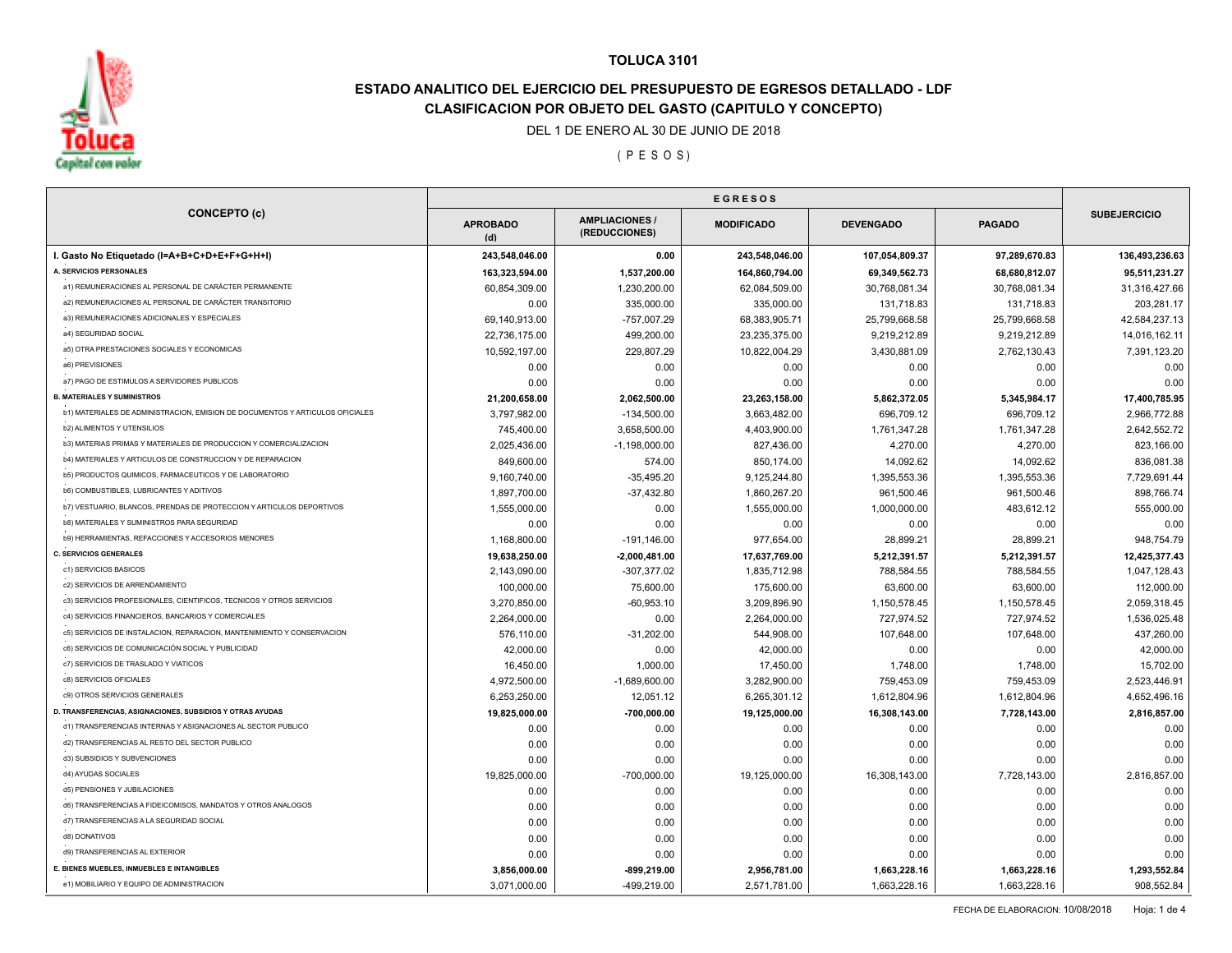

# **ESTADO ANALITICO DEL EJERCICIO DEL PRESUPUESTO DE EGRESOS DETALLADO - LDF CLASIFICACION POR OBJETO DEL GASTO (CAPITULO Y CONCEPTO)**

DEL 1 DE ENERO AL 30 DE JUNIO DE 2018

( P E S O S )

|                                                                                                                | <b>EGRESOS</b>         |                                      |                   |                  |               |                     |
|----------------------------------------------------------------------------------------------------------------|------------------------|--------------------------------------|-------------------|------------------|---------------|---------------------|
| <b>CONCEPTO (c)</b>                                                                                            | <b>APROBADO</b><br>(d) | <b>AMPLIACIONES</b><br>(REDUCCIONES) | <b>MODIFICADO</b> | <b>DEVENGADO</b> | <b>PAGADO</b> | <b>SUBEJERCICIO</b> |
| e2) MOBILIARIO Y EQUIPO EDUCACIONAL Y RECREATIVO                                                               | 120,000.00             | 0.00                                 | 120,000.00        | 0.00             | 0.00          | 120,000.00          |
| e3) EQUIPO E INSTRUMENTAL MEDICO Y DE LABORATORIO                                                              | 145,000.00             | 0.00                                 | 145,000.00        | 0.00             | 0.00          | 145,000.00          |
| e4) VEHICULOS Y EQUIPO DE TRANSPORTE                                                                           | 400,000.00             | $-400,000.00$                        | 0.00              | 0.00             | 0.00          | 0.00                |
| e5) EQUIPO DE DEFENSA Y SEGURIDAD                                                                              | 0.00                   | 0.00                                 | 0.00              | 0.00             | 0.00          | 0.00                |
| e6) MAQUINARIA, OTROS EQUIPOS Y HERRAMIENTAS                                                                   | 120,000.00             | 0.00                                 | 120,000.00        | 0.00             | 0.00          | 120,000.00          |
| e7) ACTIVOS BIOLOGICOS                                                                                         | 0.00                   | 0.00                                 | 0.00              | 0.00             | 0.00          | 0.00                |
| e8) BIENES INMUEBLES                                                                                           | 0.00                   | 0.00                                 | 0.00              | 0.00             | 0.00          | 0.00                |
| e9) ACTIVOS INTANGIBLES                                                                                        | 0.00                   | 0.00                                 | 0.00              | 0.00             | 0.00          | 0.00                |
| <b>F. INVERSION PUBLICA</b>                                                                                    | 5,150,000.00           | 0.00                                 | 5,150,000.00      | 0.00             | 0.00          | 5,150,000.00        |
| f1) OBRA PUBLICA EN BIENES DE DOMINIO PUBLICO                                                                  | 0.00                   | 0.00                                 | 0.00              | 0.00             | 0.00          | 0.00                |
| f2) OBRA PUBLICA EN BIENES PROPIOS                                                                             | 5,150,000.00           | 0.00                                 | 5,150,000.00      | 0.00             | 0.00          | 5,150,000.00        |
| f3) PROYECTOS PRODUCTIVOS Y ACCIONES DE FOMENTO                                                                | 0.00                   | 0.00                                 | 0.00              | 0.00             | 0.00          | 0.00                |
| <b>G. INVERSIONES FINANCIERAS Y OTRAS PROVISIONES</b>                                                          | 0.00                   | 0.00                                 | 0.00              | 0.00             | 0.00          | 0.00                |
| g1) INVERSIONES PARA EL FOMENTO DE ACTIVIDADES PRODUCTIVAS                                                     | 0.00                   | 0.00                                 | 0.00              | 0.00             | 0.00          | 0.00                |
| g2) ACCIONES Y PARTICIPACIONES DE CAPITAL                                                                      | 0.00                   | 0.00                                 | 0.00              | 0.00             | 0.00          | 0.00                |
| g3) COMPRA DE TITULOS Y VALORES                                                                                | 0.00                   | 0.00                                 | 0.00              | 0.00             | 0.00          | 0.00                |
| g4) CONCESION DE PRESTAMOS                                                                                     | 0.00                   | 0.00                                 | 0.00              | 0.00             | 0.00          | 0.00                |
| g5) INVERSIONES EN FIDEICOMISOS, MANDATOS Y OTROS ANALOGOS<br>FIDEICOMISO DE DESASTRES NATURALES (INFORMATIVO) | 0.00                   | 0.00                                 | 0.00              | 0.00             | 0.00          | 0.00                |
| g6) OTRAS INVERSIONES FINANCIERAS                                                                              | 0.00                   | 0.00                                 | 0.00              | 0.00             | 0.00          | 0.00                |
| g7) PROVISIONES PARA CONTINGENCIAS Y OTRAS EROGACIONES ESPECIALES                                              | 0.00                   | 0.00                                 | 0.00              | 0.00             | 0.00          | 0.00                |
| H. PARTICIPACIONES Y APORTACIONES                                                                              | 0.00                   | 0.00                                 | 0.00              | 0.00             | 0.00          | 0.00                |
| h1) PARTICIPACIONES                                                                                            | 0.00                   | 0.00                                 | 0.00              | 0.00             | 0.00          | 0.00                |
| h2) APORTACIONES                                                                                               | 0.00                   | 0.00                                 | 0.00              | 0.00             | 0.00          | 0.00                |
| h3) CONVENIOS                                                                                                  | 0.00                   | 0.00                                 | 0.00              | 0.00             | 0.00          | 0.00                |
| I. DEUDA PUBLICA                                                                                               | 10,554,544.00          | 0.00                                 | 10,554,544.00     | 8,659,111.86     | 8,659,111.86  | 1,895,432.14        |
| i1) AMORTIZACION DE LA DEUDA PUBLICA                                                                           | 0.00                   | 0.00                                 | 0.00              | 0.00             | 0.00          | 0.00                |
| i2) INTERESES DE LA DEUDA PUBLICA                                                                              | 0.00                   | 0.00                                 | 0.00              | 0.00             | 0.00          | 0.00                |
| i3) COMISIONES DE LA DEUDA PUBLICA                                                                             | 0.00                   | 0.00                                 | 0.00              | 0.00             | 0.00          | 0.00                |
| i4) GASTOS DE LA DEUDA PUBLICA                                                                                 | 0.00                   | 0.00                                 | 0.00              | 0.00             | 0.00          | 0.00                |
| i5) COSTO POR COBERTURAS                                                                                       | 0.00                   | 0.00                                 | 0.00              | 0.00             | 0.00          | 0.00                |
| i6) APOYOS FINANCIEROS                                                                                         | 0.00                   | 0.00                                 | 0.00              | 0.00             | 0.00          | 0.00                |
| i7) ADEUDOS DE EJERCICIOS FISCALES ANTERIORES (ADEFAS)                                                         | 10,554,544.00          | 0.00                                 | 10,554,544.00     | 8,659,111.86     | 8,659,111.86  | 1,895,432.14        |
| II. Gasto Etiquetado (II=A+B+C+D+E+F+G+H+I)                                                                    | 0.00                   | 0.00                                 | 0.00              | 0.00             | 0.00          | 0.00                |
| A. SERVICIOS PERSONALES                                                                                        | 0.00                   | 0.00                                 | 0.00              | 0.00             | 0.00          | 0.00                |
| a1) REMUNERACIONES AL PERSONAL DE CARÁCTER PERMANENTE                                                          | 0.00                   | 0.00                                 | 0.00              | 0.00             | 0.00          | 0.00                |
| a2) REMUNERACIONES AL PERSONAL DE CARÁCTER TRANSITORIO                                                         | 0.00                   | 0.00                                 | 0.00              | 0.00             | 0.00          | 0.00                |
| a3) REMUNERACIONES ADICIONALES Y ESPECIALES                                                                    | 0.00                   | 0.00                                 | 0.00              | 0.00             | 0.00          | 0.00                |
| a4) SEGURIDAD SOCIAL                                                                                           | 0.00                   | 0.00                                 | 0.00              | 0.00             | 0.00          | 0.00                |
| a5) OTRA PRESTACIONES SOCIALES Y ECONOMICAS                                                                    | 0.00                   | 0.00                                 | 0.00              | 0.00             | 0.00          | 0.00                |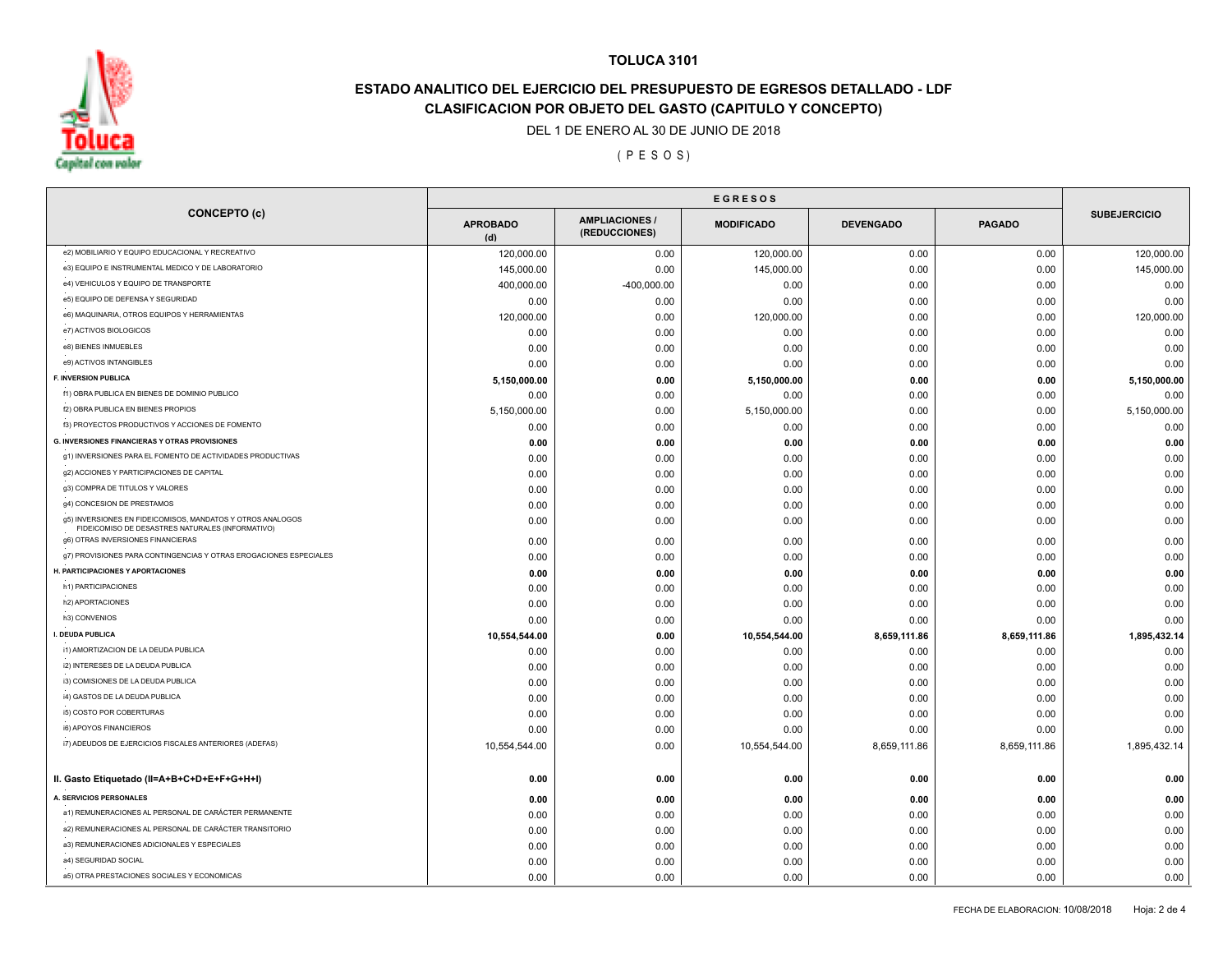

# **ESTADO ANALITICO DEL EJERCICIO DEL PRESUPUESTO DE EGRESOS DETALLADO - LDF CLASIFICACION POR OBJETO DEL GASTO (CAPITULO Y CONCEPTO)**

DEL 1 DE ENERO AL 30 DE JUNIO DE 2018

( P E S O S )

| <b>CONCEPTO (c)</b>                                                           | <b>APROBADO</b><br>(d) | <b>AMPLIACIONES/</b><br>(REDUCCIONES) | <b>MODIFICADO</b> | <b>DEVENGADO</b> | <b>PAGADO</b> | <b>SUBEJERCICIO</b> |
|-------------------------------------------------------------------------------|------------------------|---------------------------------------|-------------------|------------------|---------------|---------------------|
| a6) PREVISIONES                                                               | 0.00                   | 0.00                                  | 0.00              | 0.00             | 0.00          | 0.00                |
| a7) PAGO DE ESTIMULOS A SERVIDORES PUBLICOS                                   | 0.00                   | 0.00                                  | 0.00              | 0.00             | 0.00          | 0.00                |
| <b>B. MATERIALES Y SUMINISTROS</b>                                            | 0.00                   | 0.00                                  | 0.00              | 0.00             | 0.00          | 0.00                |
| b1) MATERIALES DE ADMINISTRACION, EMISION DE DOCUMENTOS Y ARTICULOS OFICIALES | 0.00                   | 0.00                                  | 0.00              | 0.00             | 0.00          | 0.00                |
| <b>b2) ALIMENTOS Y UTENSILIOS</b>                                             | 0.00                   | 0.00                                  | 0.00              | 0.00             | 0.00          | 0.00                |
| b3) MATERIAS PRIMAS Y MATERIALES DE PRODUCCION Y COMERCIALIZACION             | 0.00                   | 0.00                                  | 0.00              | 0.00             | 0.00          | 0.00                |
| b4) MATERIALES Y ARTICULOS DE CONSTRUCCION Y DE REPARACION                    | 0.00                   | 0.00                                  | 0.00              | 0.00             | 0.00          | 0.00                |
| b5) PRODUCTOS QUIMICOS, FARMACEUTICOS Y DE LABORATORIO                        | 0.00                   | 0.00                                  | 0.00              | 0.00             | 0.00          | 0.00                |
| b6) COMBUSTIBLES, LUBRICANTES Y ADITIVOS                                      | 0.00                   | 0.00                                  | 0.00              | 0.00             | 0.00          | 0.00                |
| b7) VESTUARIO, BLANCOS, PRENDAS DE PROTECCION Y ARTICULOS DEPORTIVOS          | 0.00                   | 0.00                                  | 0.00              | 0.00             | 0.00          | 0.00                |
| b8) MATERIALES Y SUMINISTROS PARA SEGURIDAD                                   | 0.00                   | 0.00                                  | 0.00              | 0.00             | 0.00          | 0.00                |
| b9) HERRAMIENTAS, REFACCIONES Y ACCESORIOS MENORES                            | 0.00                   | 0.00                                  | 0.00              | 0.00             | 0.00          | 0.00                |
| <b>C. SERVICIOS GENERALES</b>                                                 | 0.00                   | 0.00                                  | 0.00              | 0.00             | 0.00          | 0.00                |
| c1) SERVICIOS BASICOS                                                         | 0.00                   | 0.00                                  | 0.00              | 0.00             | 0.00          | 0.00                |
| c2) SERVICIOS DE ARRENDAMIENTO                                                | 0.00                   | 0.00                                  | 0.00              | 0.00             | 0.00          | 0.00                |
| c3) SERVICIOS PROFESIONALES, CIENTIFICOS, TECNICOS Y OTROS SERVICIOS          | 0.00                   | 0.00                                  | 0.00              | 0.00             | 0.00          | 0.00                |
| c4) SERVICIOS FINANCIEROS, BANCARIOS Y COMERCIALES                            | 0.00                   | 0.00                                  | 0.00              | 0.00             | 0.00          | 0.00                |
| c5) SERVICIOS DE INSTALACION, REPARACION, MANTENIMIENTO Y CONSERVACION        | 0.00                   | 0.00                                  | 0.00              | 0.00             | 0.00          | 0.00                |
| c6) SERVICIOS DE COMUNICACIÓN SOCIAL Y PUBLICIDAD                             | 0.00                   | 0.00                                  | 0.00              | 0.00             | 0.00          | 0.00                |
| c7) SERVICIOS DE TRASLADO Y VIATICOS                                          | 0.00                   | 0.00                                  | 0.00              | 0.00             | 0.00          | 0.00                |
| c8) SERVICIOS OFICIALES                                                       | 0.00                   | 0.00                                  | 0.00              | 0.00             | 0.00          | 0.00                |
| c9) OTROS SERVICIOS GENERALES                                                 | 0.00                   | 0.00                                  | 0.00              | 0.00             | 0.00          | 0.00                |
| D. TRANSFERENCIAS, ASIGNACIONES, SUBSIDIOS Y OTRAS AYUDAS                     | 0.00                   | 0.00                                  | 0.00              | 0.00             | 0.00          | 0.00                |
| d1) TRANSFERENCIAS INTERNAS Y ASIGNACIONES AL SECTOR PUBLICO                  | 0.00                   | 0.00                                  | 0.00              | 0.00             | 0.00          | 0.00                |
| d2) TRANSFERENCIAS AL RESTO DEL SECTOR PUBLICO                                | 0.00                   | 0.00                                  | 0.00              | 0.00             | 0.00          | 0.00                |
| d3) SUBSIDIOS Y SUBVENCIONES                                                  | 0.00                   | 0.00                                  | 0.00              | 0.00             | 0.00          | 0.00                |
| d4) AYUDAS SOCIALES                                                           | 0.00                   | 0.00                                  | 0.00              | 0.00             | 0.00          | 0.00                |
| d5) PENSIONES Y JUBILACIONES                                                  | 0.00                   | 0.00                                  | 0.00              | 0.00             | 0.00          | 0.00                |
| d6) TRANSFERENCIAS A FIDEICOMISOS, MANDATOS Y OTROS ANALOGOS                  | 0.00                   | 0.00                                  | 0.00              | 0.00             | 0.00          | 0.00                |
| d7) TRANSFERENCIAS A LA SEGURIDAD SOCIAL                                      | 0.00                   | 0.00                                  | 0.00              | 0.00             | 0.00          | 0.00                |
| d8) DONATIVOS                                                                 | 0.00                   | 0.00                                  | 0.00              | 0.00             | 0.00          | 0.00                |
| d9) TRANSFERENCIAS AL EXTERIOR                                                | 0.00                   | 0.00                                  | 0.00              | 0.00             | 0.00          | 0.00                |
| E. BIENES MUEBLES, INMUEBLES E INTANGIBLES                                    | 0.00                   | 0.00                                  | 0.00              | 0.00             | 0.00          | 0.00                |
| e1) MOBILIARIO Y EQUIPO DE ADMINISTRACION                                     | 0.00                   | 0.00                                  | 0.00              | 0.00             | 0.00          | 0.00                |
| e2) MOBILIARIO Y EQUIPO EDUCACIONAL Y RECREATIVO                              | 0.00                   | 0.00                                  | 0.00              | 0.00             | 0.00          | 0.00                |
| e3) EQUIPO E INSTRUMENTAL MEDICO Y DE LABORATORIO                             | 0.00                   | 0.00                                  | 0.00              | 0.00             | 0.00          | 0.00                |
| e4) VEHICULOS Y EQUIPO DE TRANSPORTE                                          | 0.00                   | 0.00                                  | 0.00              | 0.00             | 0.00          | 0.00                |
| e5) EQUIPO DE DEFENSA Y SEGURIDAD                                             | 0.00                   | 0.00                                  | 0.00              | 0.00             | 0.00          | 0.00                |
| e6) MAQUINARIA, OTROS EQUIPOS Y HERRAMIENTAS                                  | 0.00                   | 0.00                                  | 0.00              | 0.00             | 0.00          | 0.00                |
| e7) ACTIVOS BIOLOGICOS                                                        | 0.00                   | 0.00                                  | 0.00              | 0.00             | 0.00          | 0.00                |
| e8) BIENES INMUEBLES                                                          | 0.00                   | 0.00                                  | 0.00              | 0.00             | 0.00          | 0.00                |